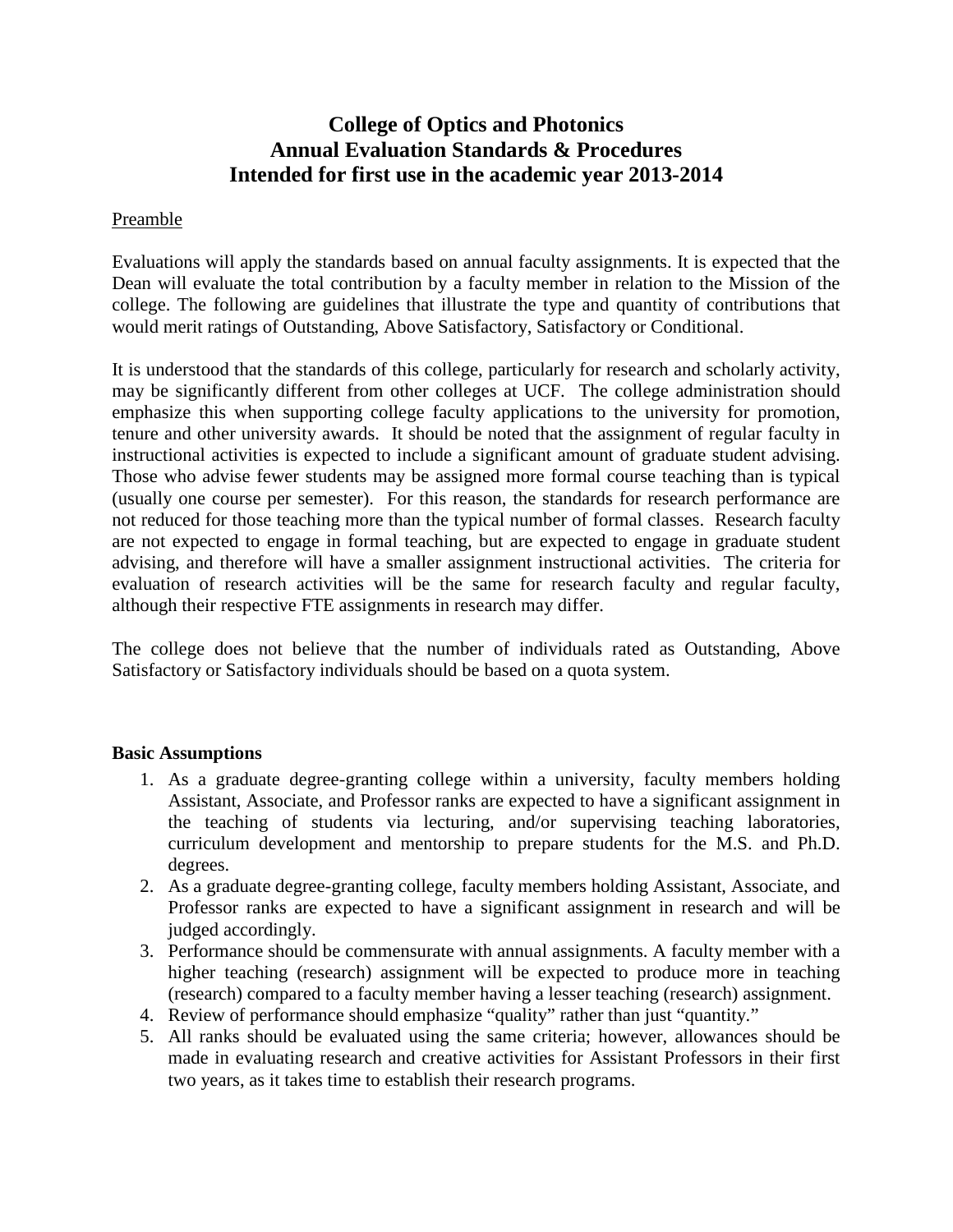The College of Optics and Photonics follows the BOT/UFF Collective Bargaining Agreement.

# **TEACHING, RESEARCH AND SERVICE**

# **Category A. Instructional Activities**

# **Unsatisfactory**

A faculty member who fails to achieve a ranking of "Satisfactory", as described below, for a second evaluation year will receive a rating of "Unsatisfactory."

# **Conditional**

A faculty member who fails to achieve a ranking of "Satisfactory", as described below, will receive a rating of "Conditional."

# **Satisfactory**

A faculty member receiving the rating of "Satisfactory" should demonstrate that they have served as an effective teacher and advisor of graduate students. For example, this could be achieved by demonstrating all of the following activities:

- 1. Meets assigned classes regularly as scheduled, provides students with a course syllabus in accordance with UCF policies and gives the final exam during the scheduled final exam period unless special prior arrangements are made in writing with the Associate Dean; keeps regular office hours; returns graded assignments to students in a timely manner; enters grades in the university system on time; uses appropriate instructional techniques; covers appropriate course topics and materials, and in the case of core graduate courses, covers the materials required for the Ph.D. qualifying exam.
- 2. Student evaluations should indicate through numerical ratings and free response sections that the instructor has met obligations to the student in a satisfactory manner.
- 3. Updates and enhances course materials on a regular basis that is commensurate with the college expectations.
- 4. Evaluates students' performance in a fair and equitable manner while maintaining departmental standards for student performance.
- 5. Has at least 75% good, very good or excellent in "overall evaluation of instructor" student evaluations (or above the departmental average) in all courses taught (possible exceptions may be made for small class size, where the number of responses to the student perception on instruction may not be statistically meaningful.).
- 6. Is the research advisor for at least one active M.S. thesis or Ph.D. dissertation graduate student.

# **Above Satisfactory**

A faculty member receiving the rating of "Above Satisfactory" (AS) should show significant accomplishments in the areas of formal graduate teaching and supervision of graduate students.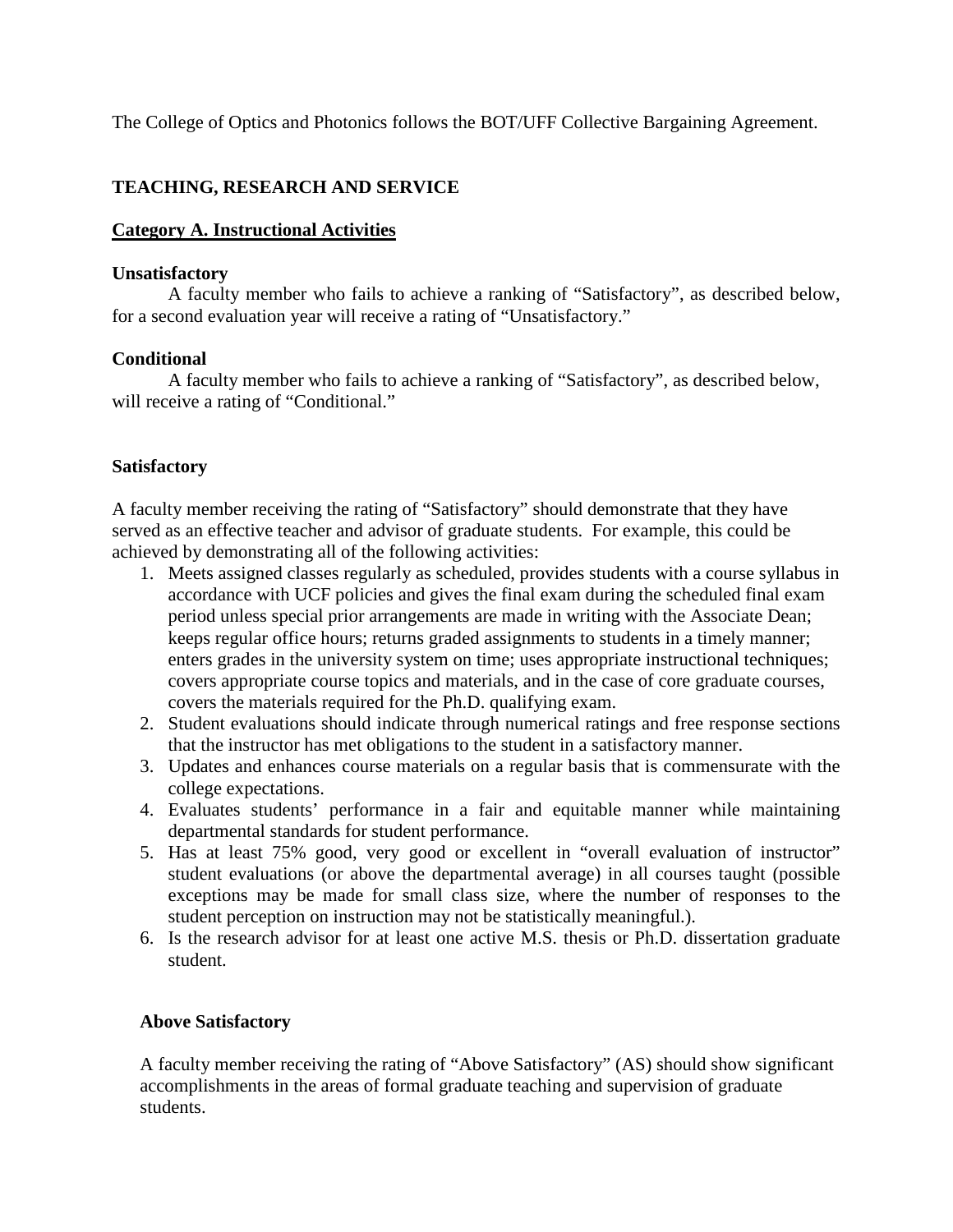For example, a faculty member receiving a rating of AS should, in addition to meeting the standards as outlined under Satisfactory, present further evidence that he or she has taken steps to enhance student learning, for example by preparing new curriculum materials, testing methods, demonstration materials, new laboratory experiments or laboratory manuals, etc. It is also expected that a faculty member receiving the rating of AS will have successfully supervised graduate students, for example, by serving as chair or co-chair of at least one Ph.D. dissertation advisory committee where the student has passed the candidacy exam OR of an advisory committee for a Masters thesis that was successfully defended in the evaluation period. This expectation is relaxed for new tenure earning faculty.

In addition to the above, faculty receiving the rank of AS are expected to demonstrate further accomplishments in instructional activities. Such accomplishments could emphasize classroom instruction or curriculum development or supervision of graduate students, or some combination of these. Typically a faculty member receiving AS in teaching would demonstrate at least two of the following additional accomplishments:

- a. Has documented evidence that they have provided significant input to departmental curriculum matters.
- b. Has developed a new course or significantly modified an existing course, or developed a web-based course.
- c. Has developed new laboratory experiments to update course content.
- d. Has significantly high student evaluations (e.g. in the top 25% of the college for "overall evaluation of instructor".)
- e. Has served on the Ph.D. qualifying exam committee
- f. Has published material on teaching methods.
- g. Has documented extensive tutoring of students (other than the faculty member's own graduate students).
- h. Has submitted a proposal for development of a new course or for laboratory instrumentation.
- i. Has received external funding for an education-related program.
- j. Has successfully directed an undergraduate honors thesis or other undergraduate student research project (e.g. REU) to completion in the evaluation period.
- k. Has served as chair or co-chair of a total of several dissertation committees (passed candidacy) or of successfully defended M.S. committees,
- l. Provides evidence of contribution to students' success in publishing high-quality/high profile journal papers, and/or winning significant awards.
- m. Has won one or more teaching awards during the evaluation period

# **Outstanding**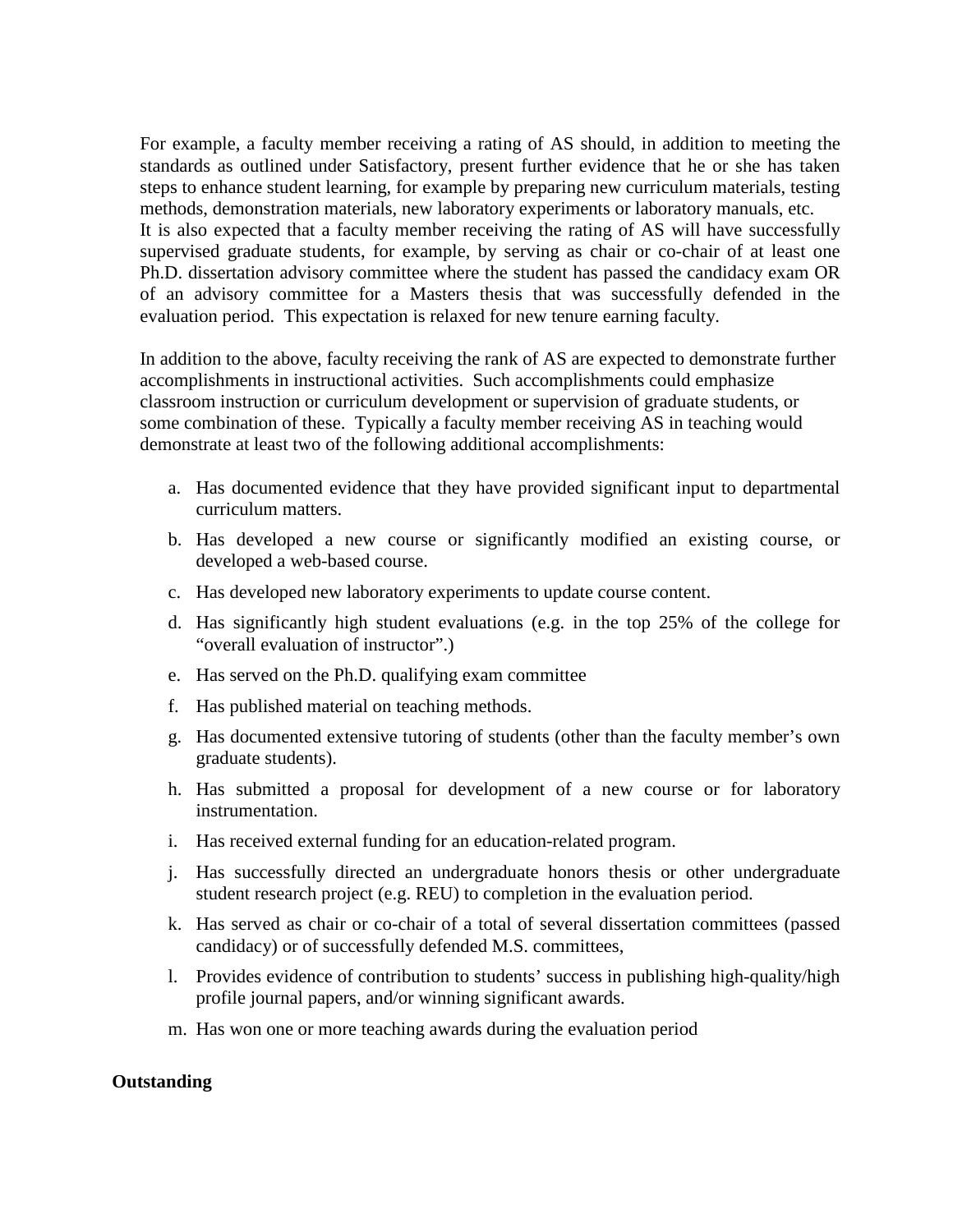A faculty member receiving the rating of "Outstanding" (O) should demonstrate excellence in both formal graduate teaching and supervision of graduate students. This can be achieved by meeting two or more of the criteria *a-m* listed above, over and above those criteria already used to meet the AS rating. This rating is reserved for someone doing an unusual amount of "extra" teaching/supervision work and doing an outstanding job of it.

# **Other**

It is understood that the above listing of items under "Satisfactory", "Above Satisfactory" and "Outstanding" categories is not complete and that other potentially outstanding items/accomplishments/contributions to optics education, research and/or service can be made by faculty members. In the interest of allowing innovation and entrepreneurship, the evaluators can take into account other items upon written justification explaining the item's value. For example:

- Serves as chair or co-chair of dissertation committees for an unusually large number (4 or more) of post-candidacy doctoral students.
- Has at least one Ph.D. or two Masters' students who have successfully defended during the evaluation period and all students should be making satisfactory progress in terms of having passed candidacy or proposal exams on schedule in accordance with the Optics Ph.D. Handbook.

# **Category B. Research and Creative Activities**

The criteria listed below assume the standard college teaching load of one course per semester, which, along with significant graduate students supervision results in a research assignment of 0.6 FTE. For a faculty member with a different FTE assignment in research, the level of research productivity (where this can be enumerated) will be expected to be in proportion to the assignment. For example a faculty member with a 0.3 FTE research assignment would attain the rankings of S, AS, etc, with 50% of the productivity that is listed below.

# **Unsatisfactory**

A faculty member who fails to achieve a ranking of "Satisfactory", as described above, for a second evaluation year will receive a rating of "Unsatisfactory."

#### **Conditional**

A faculty member who fails to achieve a ranking of "Satisfactory", as described above, will receive a rating of "Conditional."

# **Satisfactory**

A faculty member receiving the rating of "Satisfactory" (S) in research and creative activities should have demonstrated that they have published high quality scholarly works, have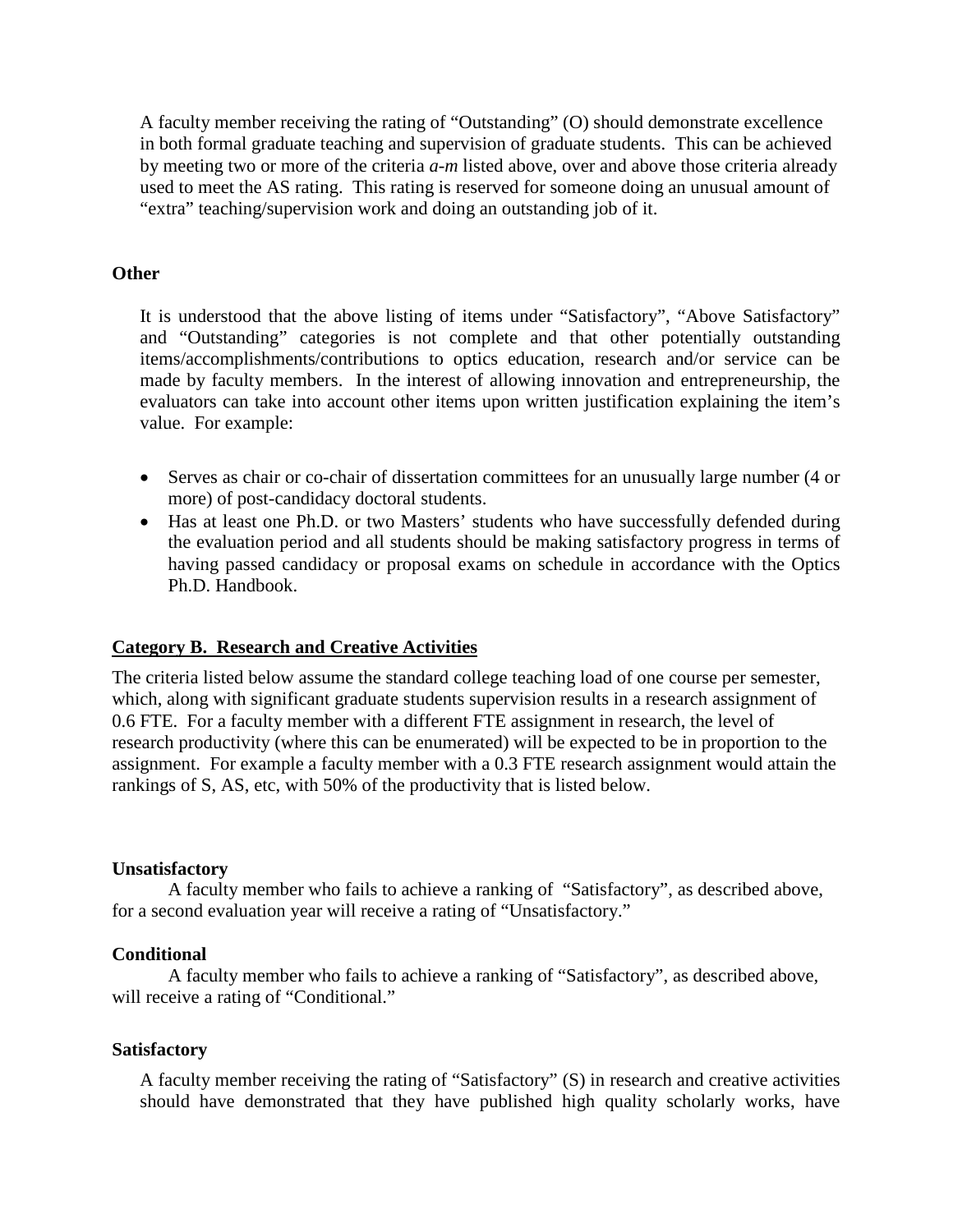presented their work at national and/or international conferences, have maintained a funded research program through writing proposals for funding appropriate to support their work, and have received research grants and/or contracts.

(If publications are accepted, but not yet published, are to be counted and labeled as "in press" or "accepted", these same publications cannot be counted again in a future year when published.) Note that a patent or a published book chapter in an edited work can count as equivalent to a refereed journal publication.

Examples of a faculty member receiving a rating of S for research and creative activities could be:

1. Has published one peer reviewed journal paper, and has presented one national conference paper, and is PI or co-PI on one research grant/contract from a national funding agency sufficient to support at least one graduate student, along with appropriate materials and expenses and has submitted at least one substantial research proposal, sufficient to support at least one graduate student, along with appropriate materials and expenses, to a national funding agency.

#### OR

2. Has published multiple peer reviewed journal papers and has submitted at least one substantial research proposal, sufficient to support at least one graduate student, along with appropriate materials and expenses, to a national funding agency.

#### OR

3. Has presented at least one national conference paper, and is PI or co-PI on one research grant/contract from a national funding agency sufficient to support at least two graduate students, along with appropriate materials and expenses and has submitted at least one substantial research proposal, sufficient to support at least one graduate student, along with appropriate materials and expenses, to a national funding agency.

# **Above Satisfactory**

A faculty member receiving the rating of "Above Satisfactory" (AS) in research and creative activities should demonstrate that they have an active and productive research program, and are publishing high quality refereed journal publications, presenting their work at multiple national or international conferences and maintaining a viable research program, capable of funding all of his or her students and research scientists and maintaining state-of the art equipment, where necessary, to perform this research.

To receive a ranking of AS, a faculty member should, in addition to satisfying the criteria for S, demonstrate additional accomplishments in research. These could emphasize significant scholarly output or significant success in receiving extramural support for their research, or a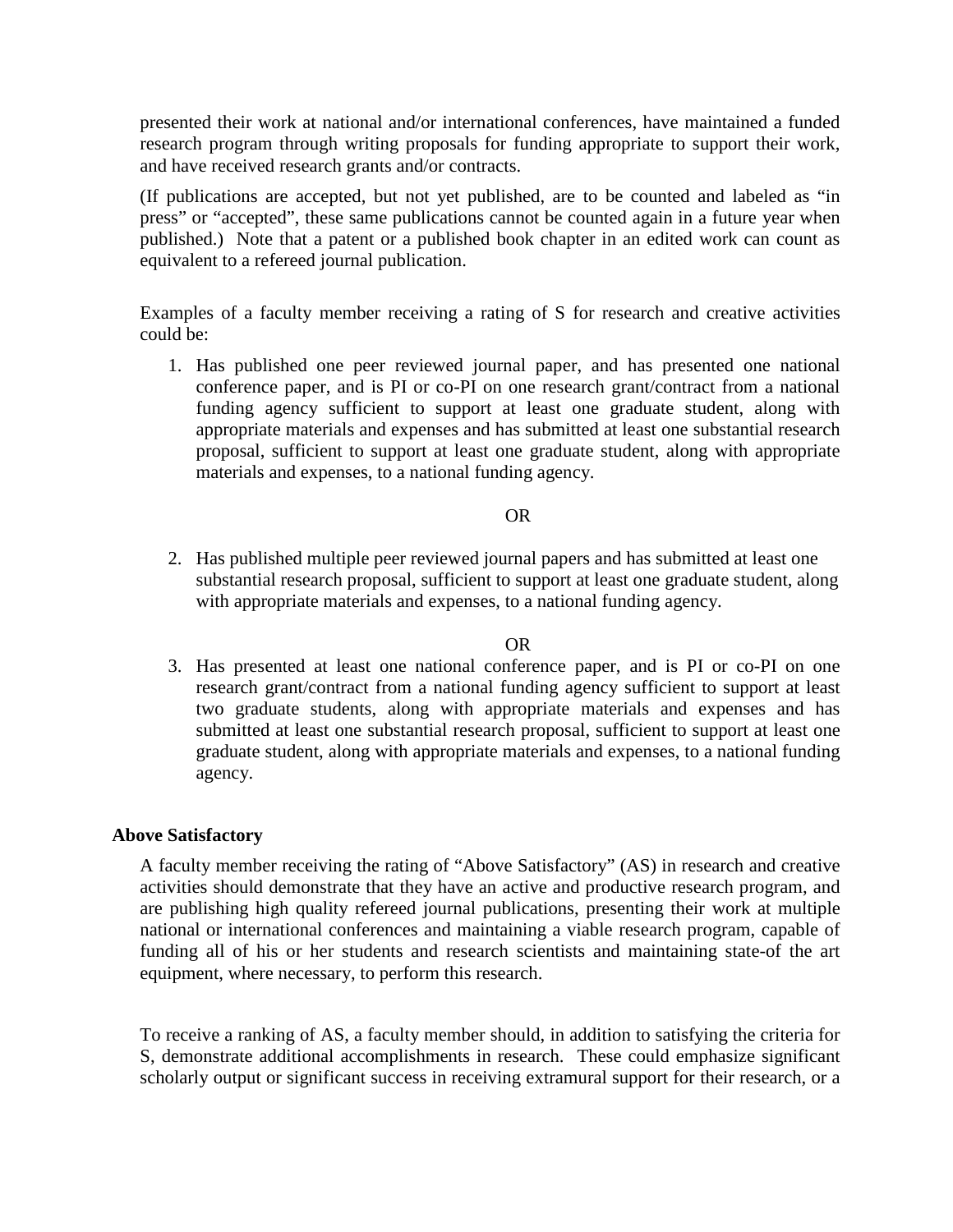combination of both. Typically a faculty member receiving AS in research would demonstrate at least two of the following *additional* accomplishments

- a. Published three or more peer-reviewed journal papers or patents in addition to those used to satisfy the criteria for "S." Publications should demonstrate student involvement.
- b. Presented several invited papers or a keynote or plenary presentation at a national or international meeting.
- c. Obtained membership on a national review board (e.g. as National Research Council panel member or expert).
- d. Has a funding portfolio capable of funding all of his or her students and research scientists and maintaining state-of the art equipment, where necessary, to perform this research. Obtained high citations in the evaluation period, as listed by the ISI.
- e. Exhibited evidence of technology transfer.
- f. Coordinated the writing of a major, multi-investigator proposal.
- g. Submitted new collaborative proposals within UCF, or with Florida industry.

# **Outstanding**

A faculty member receiving the rating of "Outstanding" (O) in research and creative activities should demonstrate excellence in both scholarly output and success in obtaining extramural support. This can be achieved by meeting two or more of the criteria *a-g* listed above, over and above those criteria already used to meet the AS rating. Additional factors could include:

- a. Obtains 'Highly Cited' ranking by the ISI in the evaluation period.
- b. Wins major national or international awards/recognition for research. (e.g. Fellow, etc.)

# **Other**

It is understood that the above listing of items under "Satisfactory", "Above Satisfactory" and "Outstanding" categories is not complete and that other potentially outstanding items/accomplishments/contributions to optics education, research and/or service can be made by faculty members. In the interest of allowing innovation and entrepreneurship, the evaluators may take into account other items upon written justification explaining the item's value. For example:

- 1. Has major collaborative interactions with UCF faculty, e.g. multiple proposals or PI of large multi-faculty or multi-institution grants, e.g. MURI, ERC, etc.
- 2. Has an unusually large (approximately 50% above the median for the college) number of publications and/or invited talks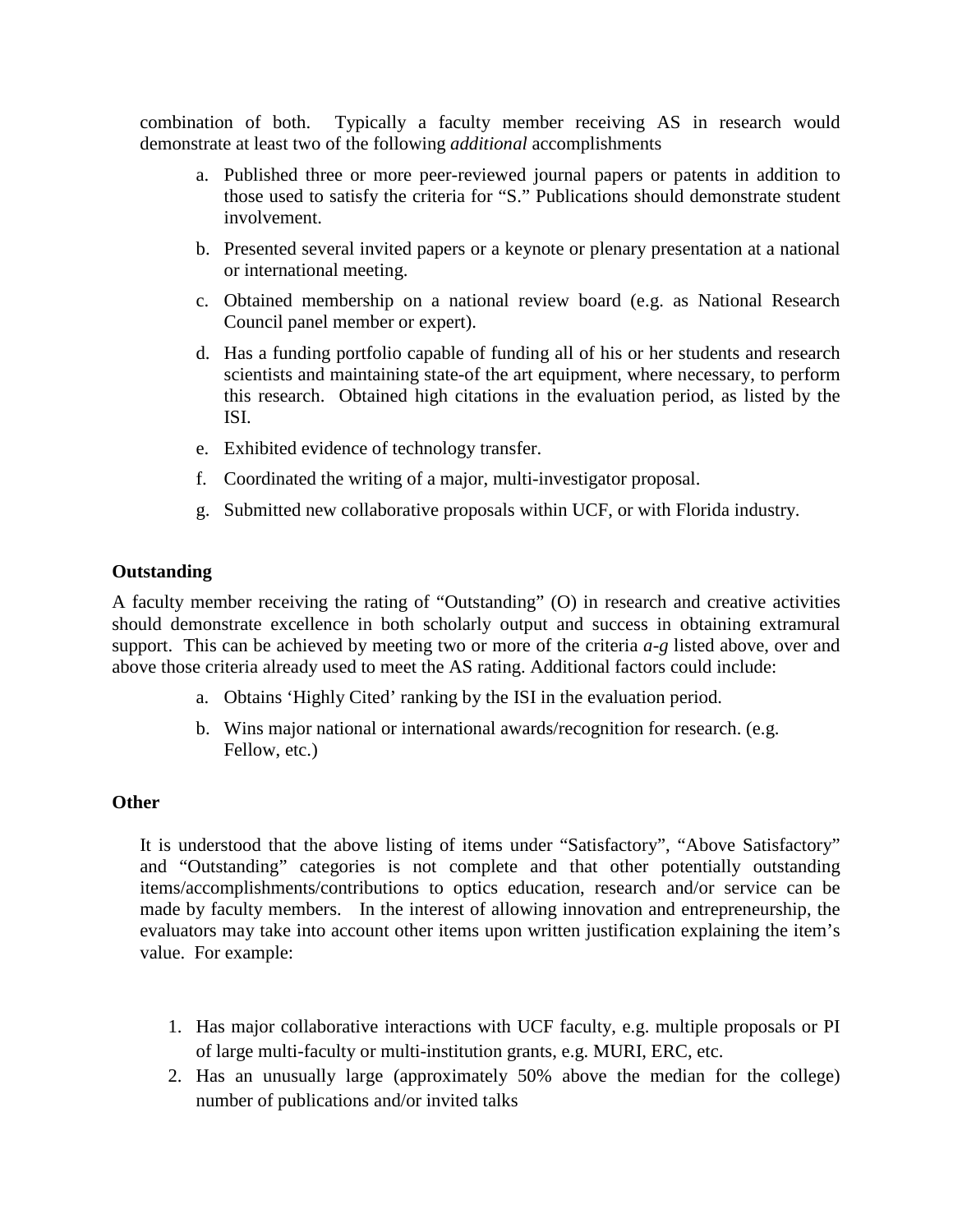- 3. Has a large number (approximately 50% above the median for the college) of high quality non-refereed proceedings or talks. Quality is to be assessed by the Dean in consultation with faculty members and/or outside individuals.
- 4. Hosts visiting graduate students and/or visiting scientists where these visits result in meaningful enhancement of the mission of the College.
- 5. Other, e.g. significant number of patents issued, and/or colloquia.
- 6. Shows evidence of technology transfer.
- 7. Receives faculty research awards.

# **Category C: Service**

# **Unsatisfactory**

A faculty member who fails to achieve a ranking of "Satisfactory", as described below, for a second evaluation year will receive a rating of "Unsatisfactory."

# **Conditional**

A faculty member who fails to achieve a ranking of "Satisfactory", as described below, will receive a rating of "Conditional."

# **Satisfactory**

To achieve the rank of "Satisfactory" (S) in service, a faculty member must demonstrate commitment to service both to the university and the scientific community. At a minimum, this means that the faculty member demonstrates:

1. Active service (when assigned) on College or University governance or administrative committees, while providing evidence of contributions to these committees.

#### AND

2. Service to the profession by reviewing manuscripts or grant proposals, or service as a committee member for a professional society at the local or national level.

# **Above Satisfactory**

To receive the rank of "Above Satisfactory" (AS) in service, a faculty member must, in addition to meeting the requirements for S, demonstrate a high level of service to either the university or the profession. This could be achieved by either:

Active participation in College or University governance or administrative committees, while demonstrating exceptional participation in at least one of these committees (Evidence of contributions to committees should be provided.) For example, one of the following: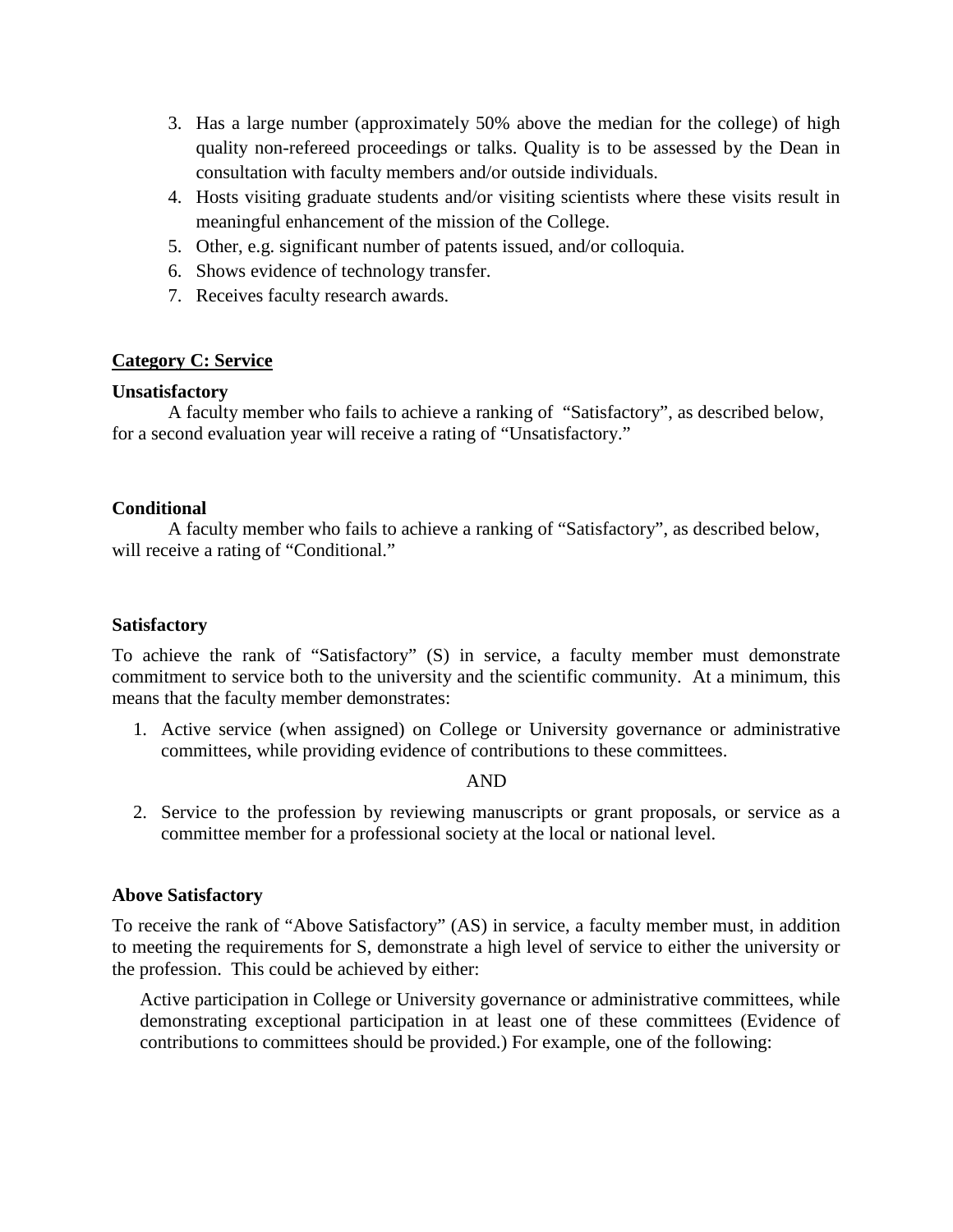- a. Service as chair on an active College or University governance or administrative committee or service in leadership positions in several university committees. OR
- b. Participates in unusual student recruiting efforts (e.g. multiple recruiting trips on behalf of CREOL).

OR

An active leadership role in a professional society or otherwise to the scientific /engineering community. For example, one of the following:

- c. Serves on a governance or administrative committee for a national optics or optics-related professional organization.
- d. Serves as an officer for a local optics or optics-related professional organization or local section of a national optics or optics-related professional organization.
- e. Serves as a topical editor, or equivalent, of a major research journal.
- f. Actively serves the community by presenting professional talks, or other significant service, to local or regional groups, public schools or organizations.
- g. Actively serves the community by working on committees or as an officer for local, regional or state organizations, or public schools in a capacity that utilizes skills derived from that discipline.

These requirements will be relaxed for new tenure earning faculty.

# **Outstanding**

To receive the rank of "Outstanding" (O) in service, a faculty member must, in addition to meeting the requirements for AS, demonstrate an exemplary level of service to either the university or the profession. In addition to meeting the standards for AS, this could be achieved by the following examples or similar situations:

- Service as a principal officer, editor-in-chief of a scientific journal, national /international meeting chair.
- Chair of a major committee for a state, national, or international organization.
- Receives public recognition (awards or commendations) for outstanding service to the University, community or profession.

These requirements will be relaxed for new tenure earning faculty.

# **Other**

It is understood that the listing of items under "Satisfactory," "Above Satisfactory" and "Outstanding" categories is not complete and that other potentially outstanding items/accomplishments/contributions to optics education, research and/or service can be made by faculty members. In the interest of allowing innovation and entrepreneurship, the evaluators can take into account other items upon written justification explaining the item's value.